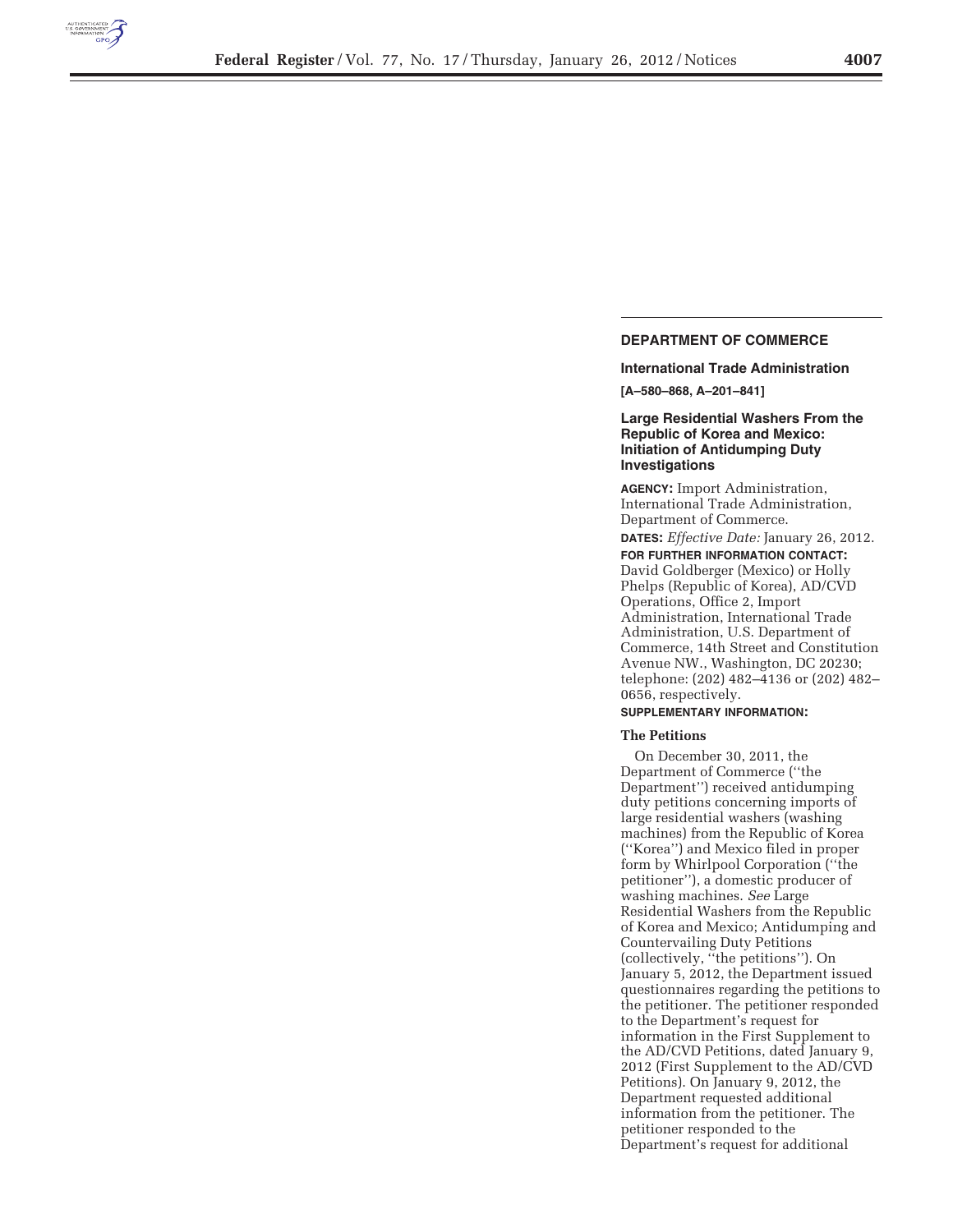information in the Second Supplement to the AD/CVD Petitions, dated January 11, 2012 (Second Supplement to the AD/CVD Petitions).

In accordance with section 732(b) of the Tariff Act of 1930, as amended (''the Act''), the petitioner alleges that imports of washing machines from Korea and Mexico are being, or are likely to be, sold in the United States at less than fair value, within the meaning of section 731 of the Act, and that such imports materially injure, or threaten material injury to, an industry in the United States.

The Department finds that the petitioner filed these petitions on behalf of the domestic industry because the petitioner is an interested party as defined in section 771(9)(C) of the Act, and it has demonstrated sufficient industry support with respect to the investigations that it is requesting the Department to initiate (*see*  ''Determination of Industry Support for the Petitions'' below).

## **Scope of Investigations**

The products covered by these investigations are washing machines from Korea and Mexico. For a full description of the scope of the investigations, please see the ''Scope of the Investigations,'' in Appendix I of this notice.

## **Comments on Scope of Investigations**

During our review of the petitions, we discussed the scope with the petitioner to ensure that it is an accurate reflection of the products for which the domestic industry is seeking relief. Moreover, as discussed in the preamble to the regulations (*See Antidumping Duties; Countervailing Duties; Final Rule,* 62 FR 27296, 27323 (May 19, 1997)), we are setting aside a period for interested parties to raise issues regarding product coverage. The Department encourages all interested parties to submit such comments by February 8, 2012, 20 calendar days from the date of signature of this notice. All comments must be filed on the records of the Korea and Mexico antidumping duty investigations as well as the simultaneously initiated Korea countervailing duty investigation (C–580–869). All comments and submissions to the Department must be filed electronically using Import Administration's Antidumping Countervailing Duty Centralized Electronic Service System (IA ACCESS).1 An electronically filed

document must be received successfully in its entirety by the Department's electronic records system, IA ACCESS, by the time and date noted above. Documents excepted from the electronic submission requirements must be filed manually (*i.e.,* in paper form) with the Import Administration's APO/Dockets Unit, Room 1870, U.S. Department of Commerce, 14th Street and Constitution Avenue NW, Washington, DC 20230, and stamped with the date and time of receipt by the deadline noted above.

# **Comments on Product Characteristics for Antidumping Duty Questionnaires**

We are requesting comments from interested parties regarding the appropriate physical characteristics of washing machines to be reported in response to the Department's antidumping questionnaires. This information will be used to identify the key physical characteristics of the subject merchandise in order to more accurately report the relevant costs of production, as well as to develop appropriate product comparison criteria.

Interested parties may provide any information or comments that they feel are relevant to the development of an accurate listing of physical characteristics. Specifically, they may provide comments as to which characteristics are appropriate to use as (1) general product characteristics and (2) the product comparison criteria. We note that it is not always appropriate to use all product characteristics as product comparison criteria. We base product comparison criteria on meaningful commercial differences among products. In other words, while there may be some physical product characteristics utilized by manufacturers to describe washing machines, it may be that only a select few product characteristics take into account commercially meaningful physical characteristics. In addition, interested parties may comment on the order in which the physical characteristics should be used in product matching. Generally, the Department attempts to list the most important physical characteristics first and the least important characteristics last.

In order to consider the suggestions of interested parties in developing and issuing the antidumping duty questionnaires, we must receive comments at the above-referenced

address by February 8, 2012. Additionally, rebuttal comments must be received by February 15, 2012. All comments must be filed on the records of both the Korea and Mexico antidumping duty investigations. All comments and submissions to the Department must be filed electronically using IA ACCESS, as referenced above.

# **Determination of Industry Support for the Petitions**

Section 732(b)(1) of the Act requires that a petition be filed on behalf of the domestic industry. Section 732(c)(4)(A) of the Act provides that a petition meets this requirement if the domestic producers or workers who support the petition account for: (i) At least 25 percent of the total production of the domestic like product; and (ii) more than 50 percent of the production of the domestic like product produced by that portion of the industry expressing support for, or opposition to, the petition. Moreover, section 732(c)(4)(D) of the Act provides that, if the petition does not establish support of domestic producers or workers accounting for more than 50 percent of the total production of the domestic like product, the Department shall: (i) Poll the industry or rely on other information in order to determine if there is support for the petition, as required by subparagraph (A); or (ii) determine industry support using a statistically valid sampling method to poll the industry.

Section 771(4)(A) of the Act defines the ''industry'' as the producers as a whole of a domestic like product. Thus, to determine whether a petition has the requisite industry support, the statute directs the Department to look to producers and workers who produce the domestic like product. The International Trade Commission (''ITC''), which is responsible for determining whether ''the domestic industry'' has been injured, must also determine what constitutes a domestic like product in order to define the industry. While both the Department and the ITC must apply the same statutory definition regarding the domestic like product (*see* section 771(10) of the Act), they do so for different purposes and pursuant to a separate and distinct authority. In addition, the Department's determination is subject to limitations of time and information. Although this may result in different definitions of the like product, such differences do not render the decision of either agency contrary to law. *See USEC, Inc.* v. *United States,* 132 F. Supp. 2d 1, 8 (CIT 2001), citing *Algoma Steel Corp., Ltd.* v. *United States,* 688 F. Supp. 639, 644

<sup>1</sup>*See http://www.gpo.gov/fdsys/pkg/FR–2011–07– 06/pdf/2011–16352.pdf* for details of the Department's Electronic Filing Requirements, which went into effect on August 5, 2011. Information on help using IAACCESS can be found

at *https://iaaccess.trade.gov/help.aspx* and a handbook can be found at *https://iaaccess. trade.gov/help/Handbook%20on%20Electronic%20 Filling%20Procedures.pdf.*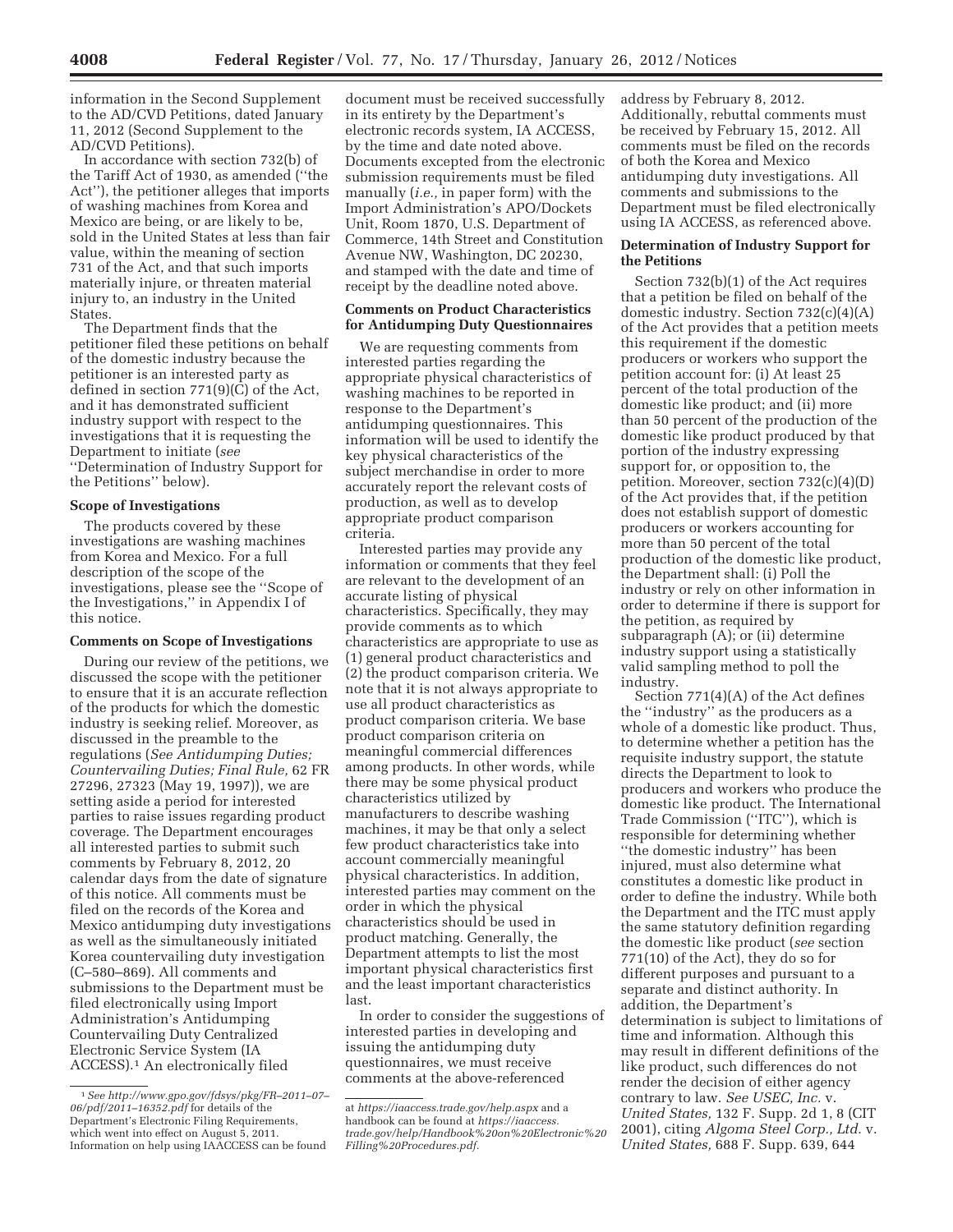(CIT 1988), *aff'd* 865 F.2d 240 (Fed. Cir. 1989).

Section 771(10) of the Act defines the domestic like product as ''a product which is like, or in the absence of like, most similar in characteristics and uses with, the article subject to an investigation under this title.'' Thus, the reference point from which the domestic like product analysis begins is ''the article subject to an investigation'' (*i.e.,* the class or kind of merchandise to be investigated, which normally will be the scope as defined in the petition).

With regard to the domestic like product, the petitioner does not offer a definition of domestic like product distinct from the scope of the investigations. Based on our analysis of the information submitted on the record, we have determined that washing machines constitute a single domestic like product and we have analyzed industry support in terms of that domestic like product. For a discussion of the domestic like product analysis in this case, *see* Antidumping Duty Investigation Initiation Checklist: Large Residential Washers from the Republic of Korea (''Korea AD Initiation Checklist'') and Antidumping Duty Investigation Initiation Checklist: Large Residential Washers from Mexico (''Mexico AD Initiation Checklist''), at Attachment II, Analysis of Industry Support for the Petitions Covering Large Residential Washers, on file electronically via IA ACCESS in the Central Records Unit, Room 7046, of the main Department of Commerce building.

In determining whether the petitioner has standing under section 732(c)(4)(A) of the Act, we considered the industry support data contained in the petitions with reference to the domestic like product as defined in the ''Scope of Investigations'' section above. To establish industry support, the petitioner provided its shipments of the domestic like product in 2010, and compared its shipments to the estimated total shipments of the domestic like product for the entire domestic industry. *See* Volume I of the petitions, at 10–14; Volume II of the petitions, at Exhibits 2–3, 5–8, and 9; First Supplement to the AD/CVD Petitions, at 4–8 and Exhibits A–C; and Second Supplement to the AD/CVD Petitions, at 4–5 and Exhibits Q–R. Because total industry production data for the domestic like product for 2010 is not reasonably available and the petitioner has established that shipments are a reasonable proxy for production data, we have relied upon the shipment data provided by the petitioner for purposes of measuring industry support. For

further discussion, *see* Korea AD Initiation Checklist and Mexico AD Initiation Checklist, at Attachment II.

Our review of the data provided in the petitions, supplemental submissions, and other information readily available to the Department indicates that the petitioner has established industry support. First, the petitions established support from domestic producers (or workers) accounting for more than 50 percent of the total production of the domestic like product and, as such, the Department is not required to take further action in order to evaluate industry support (*e.g.,* polling). *See*  section 732(c)(4)(D) of the Act, Korea AD Initiation Checklist, and Mexico AD Initiation Checklist, at Attachment II. Second, the domestic producers have met the statutory criteria for industry support under section  $732(c)(4)(A)(i)$  of the Act because the domestic producers who support the petitions account for at least 25 percent of the total production of the domestic like product. *See* Korea AD Initiation Checklist and Mexico AD Initiation Checklist, at Attachment II. Finally, the domestic producers have met the statutory criteria for industry support under section  $732(c)(4)(A)(ii)$  of the Act because the domestic producers (or workers) who support the petitions account for more than 50 percent of the production of the domestic like product produced by that portion of the industry expressing support for, or opposition to, the petitions. Accordingly, the Department determines that the petitions were filed on behalf of the domestic industry within the meaning of section 732(b)(1) of the Act. *See id.* 

The Department finds that the petitioner filed the petitions on behalf of the domestic industry because it is an interested party as defined in section 771(9)(C) of the Act and it has demonstrated sufficient industry support with respect to the antidumping duty investigations that it is requesting the Department initiate. *See id.* 

# **Allegations and Evidence of Material Injury and Causation**

The petitioner alleges that the U.S. industry producing the domestic like product is being materially injured, or is threatened with material injury, by reason of the imports of the subject merchandise sold at less than normal value (''NV''). In addition, the petitioner alleges that subject imports exceed the negligibility threshold provided for under section 771(24)(A) of the Act.

The petitioner contends that the industry's injured condition is illustrated by reduced market share, reduced shipments, underselling and price depression or suppression, a

decline in financial performance, lost sales and revenue, and an increase in the volume of imports and import penetration. *See* Volume I of the petitions, at 1–6 and 156–181; Volume II of the petitions, at Exhibits 1–4, 9, 33– 38, and 49; and First Supplement to the AD/CVD Petitions at 8–13 and Exhibits C–L. We have assessed the allegations and supporting evidence regarding material injury, threat of material injury, and causation, and we have determined that these allegations are properly supported by information reasonably available to the petitioner and meet the statutory requirements for initiation. *See*  Korea AD Initiation Checklist and Mexico AD Initiation Checklist, at Attachment III: Analysis of Allegations and Evidence of Material Injury and Causation for the Petitions Covering Large Residential Washers from the Republic of Korea and Mexico.

#### **Period of Investigations**

The period of investigation (''POI'') is October 1, 2010, through September 30, 2011, for both Korea and Mexico. *See* 19 CFR 351.204(b)(1).

# **Allegations of Sales at Less Than Fair Value**

The following is a description of the allegations of sales at less than fair value upon which the Department has based its decision to initiate investigations with respect to Korea and Mexico. The sources of, and adjustments to, the data relating to U.S. price and NV are discussed in greater detail in the Korea AD Initiation Checklist and the Mexico AD Initiation Checklist.

### *Korea*

## U.S. Price

The petitioner provided three U.S. prices based on average model-specific retail prices obtained from a market survey database. These prices were adjusted to exclude the retailer markup, as well as discounts and rebates, based on the petitioner's experience in, and knowledge of, the market. Originally, the petitioner deducted international freight based on U.S. Customs and Border Protection (''CBP'') data from U.S price for both price-to-price comparisons and price-to-constructed value (CV) comparisons. It subsequently revised these comparisons to remove the deduction for international freight from U.S. price. However, because it is more accurate for price-to-price comparisons to deduct international freight expenses from the U.S. price, we revised the price-to-price margin calculations to deduct international freight. *See* Korea AD Initiation Checklist.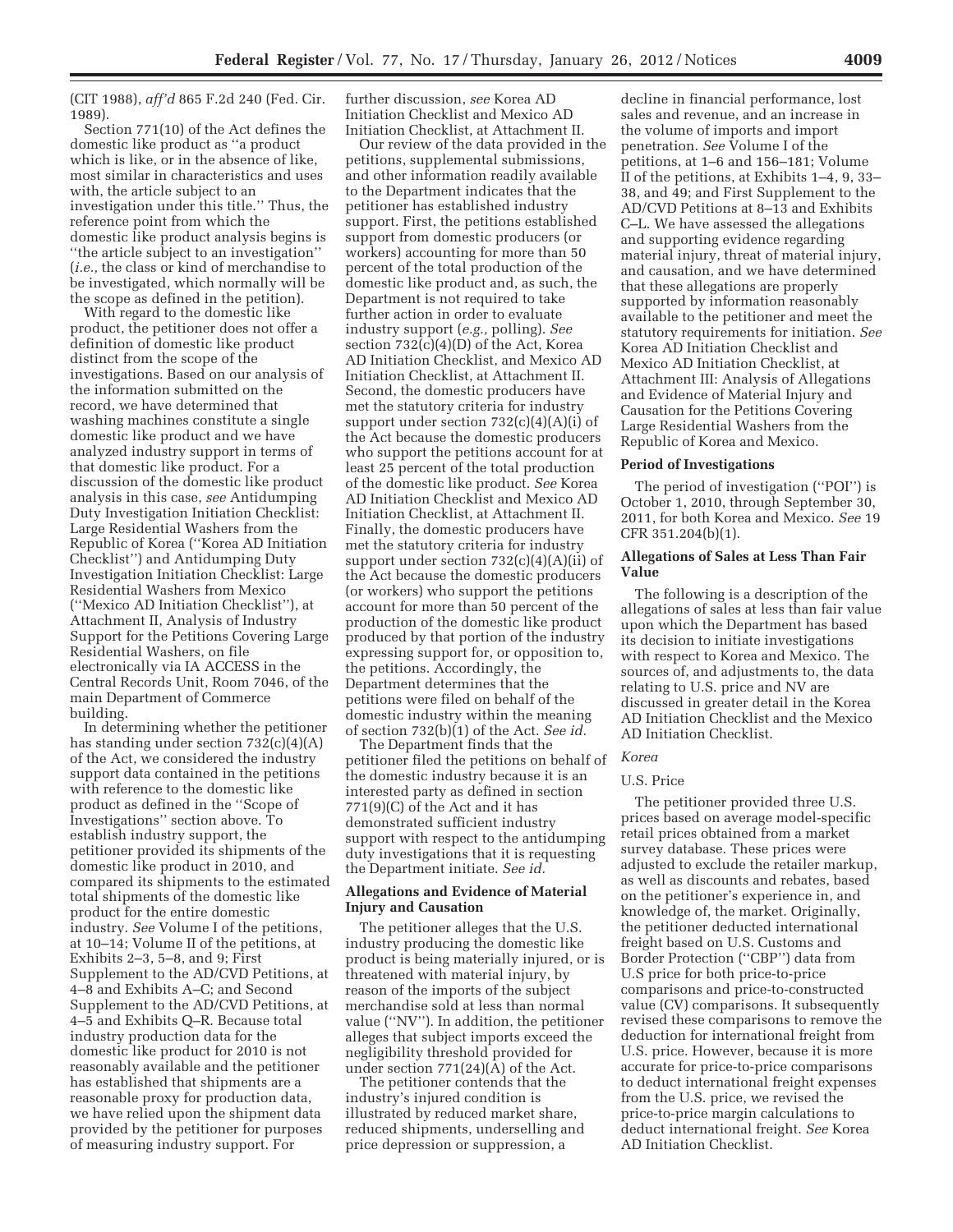### **Normal Value**

The petitioner provided three home market prices based on a survey of retail prices in Korea. These prices were adjusted to exclude the retailer markup, as well as discounts and rebates, based on the petitioner's experience in, and knowledge of, the market. The petitioner further adjusted home market price by deducting Korean valued added tax (''VAT'') and other taxes. It made no other adjustments to home market price. *See* Korea AD Initiation Checklist.

### *Mexico*

# U.S. Price

The petitioner provided two U.S. prices based on average model-specific retail prices obtained from a market survey database. These prices were adjusted to exclude the retailer markup, as well as discounts and rebates, based on the petitioner's experience in, and knowledge of, the market. Originally, the petitioner deducted international freight based on CBP data from U.S price for both price-to-price comparisons and price-to-CV comparisons. It subsequently revised these comparisons to remove the deduction for international freight from U.S. price. However, because it is more accurate for price-to-price comparisons to deduct international freight expenses from the U.S. price, we revised the price-to-price margin calculations to deduct international freight. *See* Mexico AD Initiation Checklist.

## **Normal Value**

The petitioner provided two home market prices based on retail prices available in Mexico. These prices were adjusted to exclude the retailer markup, as well as discounts and rebates, based on the petitioner's experience in, and knowledge of, the market. The petitioner further adjusted home market price by deducting Mexican VAT. It made no other adjustments to home market price. *See* Mexico AD Initiation Checklist.

#### **Sales-Below-Cost Allegations**

The petitioner provided information demonstrating reasonable grounds to believe or suspect that sales of large residential washing machines in the Korean and Mexican markets were made at prices below the fully-absorbed cost of production (''COP''), within the meaning of section 773(b) of the Act, and requested that the Department conduct a country-wide sales-belowcost investigation. The Statement of Administrative Action (''SAA''), submitted to the Congress in connection with the interpretation and application

of the Uruguay Round Agreements Act, states that an allegation of sales below COP need not be specific to individual exporters or producers. *See* SAA, H.R. Doc. No. 103–316 at 833 (1994). The SAA states that ''Commerce will consider allegations of below-cost sales in the aggregate for a foreign country, just as Commerce currently considers allegations of sales at less than fair value on a country-wide basis for purposes of initiating an antidumping investigation.'' SAA at 833.

Further, the SAA provides that section 773(b)(2)(A) of the Act retains the requirement that the Department have ''reasonable grounds to believe or suspect'' that below-cost sales have occurred before initiating such an investigation. Reasonable grounds exist when an interested party provides specific factual information on costs and prices, observed or constructed, indicating that sales in the foreign market in question are at below-cost prices. *Id.* 

# *Korea*

# Cost of Production

Pursuant to section 773(b)(3) of the Act, COP consists of the cost of manufacturing ("COM"); selling, general and administrative (''SG&A'') expenses; financial expenses; and packing expenses. The petitioner relied on its own production experience to calculate the raw material, packing, and freight costs included in the calculation of COM. The petitioner adjusted these inputs to account for known differences between U.S. and Korean prices and for differences in weights and technologies between the petitioner's washing machine models and those of the Korean producers' washing machine models sold in the comparison market and the United States. Inbound freight costs associated with procuring material inputs were calculated based on the petitioner's own experience adjusted for differences in weight between the washing machine models used to calculate COP/CV and the Korean models.

The petitioner relied on its own labor costs, adjusted for known differences between the U.S. and Korean hourly compensation rates for electrical equipment, appliance, and component manufacturing in 2007, as reported by the U.S. Bureau of Labor Statistics. The petitioner relied on its own experience to determine the per-unit factory overhead costs (exclusive of labor) associated with the production of washing machines.

The petitioner stated that the washing machine manufacturing processes in

Korea are very similar to its own manufacturing processes, and therefore it is reasonable to estimate the Korean producers' usage rates based on the usage rates experienced by a U.S. washing machine producer. *See* Volume I of the petitions, at 21.

To determine SG&A expense rates, the petitioner relied on the fiscal year (FY) 2010 unconsolidated financial statements of two Korean producers of washing machines. The petitioner relied on the FY 2010 consolidated financial statements of the same two Korean producers of washing machines to determine the financial expense rates. *See* Korean Initiation Checklist for further discussion.

Based upon a comparison of the prices of the foreign like product in the home market to the calculated COP of the most comparable product, we find reasonable grounds to believe or suspect that sales of the foreign like product were made below the COP, within the meaning of section 773(b)(2)(A)(i) of the Act. Accordingly, the Department is initiating a country-wide cost investigation.

# **Normal Value Based on Constructed Value**

Because it alleged sales below cost, pursuant to sections 773(a)(4), 773(b) and 773(e) of the Act, the petitioner calculated NV based on CV. The petitioner calculated CV using the same average COM, SG&A, financial expense, and packing figures used to compute the COP. The petitioner relied on the same 2010 unconsolidated financial statements used as the basis for the SG&A rates to calculate profit rates. Because one of the producers did not incur a profit, the petitioner did not include profit in the calculation of CV for that producer's washing machine model. We revised petitioner's calculation of the profit rate for the second Korean washing machine producer to exclude those income and expense items not included in the petitioner's calculation of that producer's COP. *See* Korean Initiation Checklist.

# **Fair Value Comparisons**

Based on the data provided by the petitioner, there is reason to believe that imports of washing machines from Korea are being, or are likely to be, sold in the United States at less than fair value. Based on a comparison of U.S. price to home-market price, as discussed above, the estimated dumping margins range from 31.03 percent to 77.52 percent. Based on a comparison of U.S. price to CV, as discussed above, the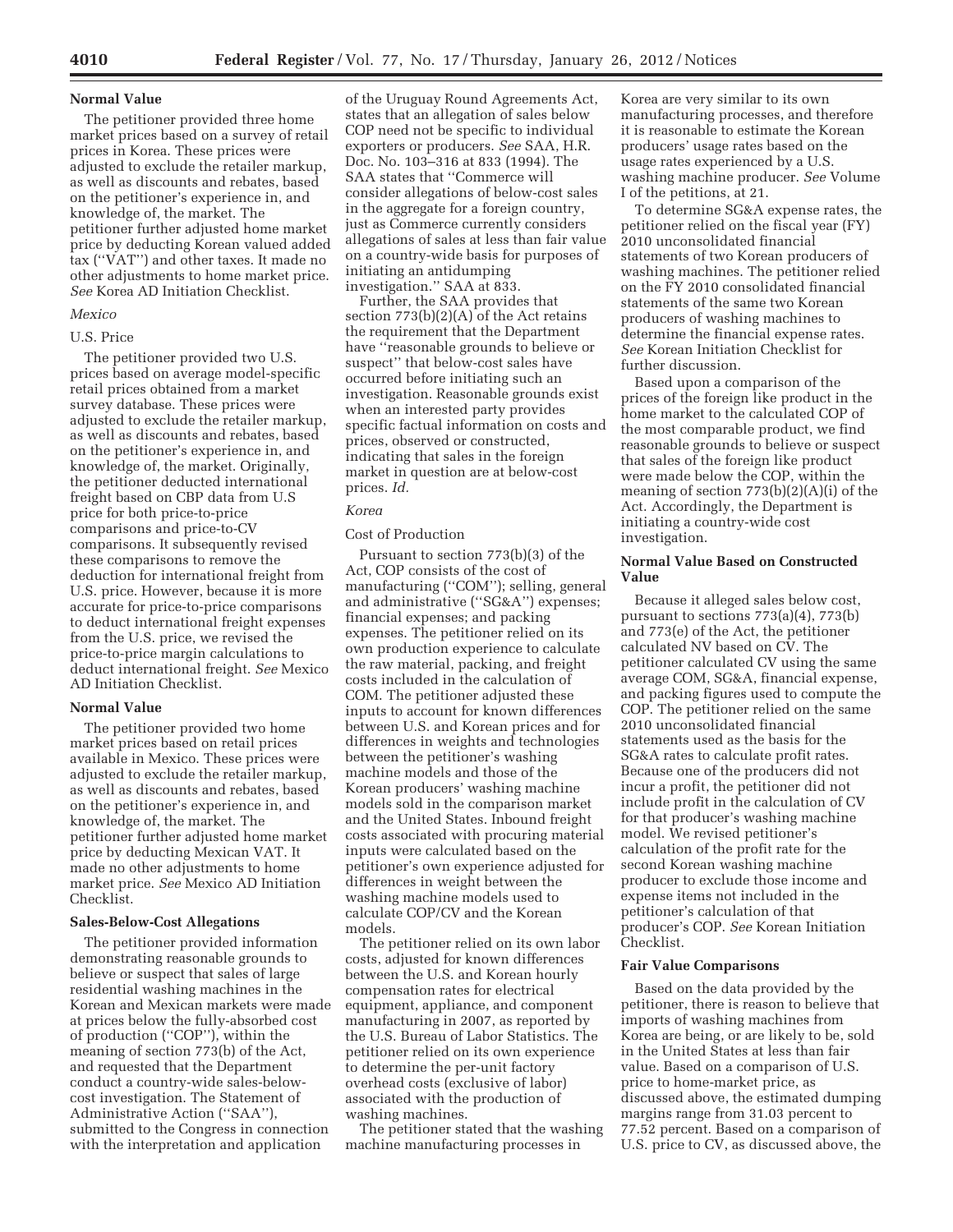estimated dumping margins are 63.38 percent and 82.41 percent. *See id.* 

## *Mexico*

### Cost of Production

Pursuant to section 773(b)(3) of the Act, COP consists of COM; SG&A expenses; financial expenses; and packing expenses. The petitioner relied on its own production experience to calculate the raw material, packing, and freight costs included in the calculation of COM. The petitioner adjusted these inputs to account for known differences between U.S. and Mexican prices and for differences in weights and technologies between the petitioner's U.S. washing machine models and those of the Mexican producers' washing machine models sold in the comparison market and the United States. Inbound freight costs associated with procuring material inputs were calculated based on the petitioner's own experience adjusted for differences in weight between the washing machine models used to calculate COP/CV and the Mexican models.

The petitioner relied on its own labor costs, adjusted for known differences between the U.S. and Mexican hourly compensation rates for electrical equipment, appliance, and component manufacturing in 2007, as reported by the U.S. Bureau of Labor Statistics. The petitioner relied on its own experience to determine the per-unit factory overhead costs (exclusive of labor) associated with the production of washing machines.

The petitioner stated that the washing machine manufacturing processes in Mexico are very similar to its own manufacturing processes, and therefore it is reasonable to estimate the Mexican producers' usage rates based on the usage rates experienced by a U.S. washing machine producer. *See* Volume I of the petition, at 21.

To determine SG&A expense rates, the petitioner relied on the FY 2010 unconsolidated financial statements of a Mexican producer of washing machines. The petitioner relied on the FY 2010 unconsolidated financial statements of the same producer of washing machines to determine the financial expense rate. Consistent with Department practice, we revised the petitioner's calculation of the financial expense rate to reflect the FY 2010 consolidated financial statements of the Mexican producer's parent company. *See* Mexican Initiation Checklist for further discussion.

Based upon a comparison of the prices of the foreign like product in the home market to the calculated COP of the most comparable product, we find

reasonable grounds to believe or suspect that sales of the foreign like product were made below the COP, within the meaning of section 773(b)(2)(A)(i) of the Act. Accordingly, the Department is initiating a country-wide cost investigation.

# **Normal Value Based on Constructed Value**

Because it alleged sales below cost, pursuant to sections 773(a)(4), 773(b) and 773(e) of the Act, the petitioner calculated NV based on CV. The petitioner calculated CV using the same average COM, SG&A, financial expense, and packing figures used to compute the COP. As discussed above, we revised the financial expenses included in the petitioner's calculation of CV to reflect the financial expenses based on the FY 2010 consolidated financial statements of the Mexican producer's parent company. Because the producer did not incur a profit, the petitioner did not include profit in the calculation of CV.

### **Fair Value Comparisons**

Based on the data provided by the petitioner, there is reason to believe that imports of washing machines from Mexico are being, or are likely to be, sold in the United States at less than fair value. Based on a comparison of U.S. price to home market price, as discussed above, the estimated dumping margins are 27.21 percent and 58.62 percent. Based on a comparison of U.S. price to CV, as discussed above, the estimated dumping margins are 62.64 percent and 72.41 percent. *See id.* 

# **Initiation of Antidumping Investigations**

Based upon the examination of the petitions on washing machines from Korea and Mexico and other information reasonably available to the Department, the Department finds that these petitions meet the requirements of section 732 of the Act. Therefore, we are initiating antidumping duty investigations to determine whether imports of washing machines from Korea and Mexico are being, or are likely to be, sold in the United States at less than fair value. In accordance with section 733(b)(1)(A) of the Act, unless postponed, we will make our preliminary determinations no later than 140 days after the date of this initiation.

### **Targeted Dumping Allegations**

On December 10, 2008, the Department issued an interim final rule for the purpose of withdrawing 19 CFR 351.414(f) and (g), the regulatory provisions governing the targeted

dumping analysis in antidumping duty investigations, and the corresponding regulation governing the deadline for targeted-dumping allegations, 19 CFR 351.301(d)(5). *See Withdrawal of the Regulatory Provisions Governing Targeted Dumping in Antidumping Duty Investigations,* 73 FR 74930 (December 10, 2008). The Department stated that ''{w}ithdrawal will allow the Department to exercise the discretion intended by the statute and, thereby, develop a practice that will allow interested parties to pursue all statutory avenues of relief in this area.'' *See id.,*  73 at 74931.

In order to accomplish this objective, if any interested party wishes to make a targeted dumping allegation in any of these investigations pursuant to section  $777A(d)(1)(B)$  of the Act, such allegations are due no later than 45 days before the scheduled date of the country-specific preliminary determination.

## **Respondent Selection**

### *Korea*

The petition identifies three Korean producers that export washing machines to the United States: Samsung Electronics Co., Ltd. (Samsung), LG Electronics, Inc. (LG), and Daewoo Electronics Corporation (Daewoo). There is no information indicating that there are other Korean producers/ exporters of the subject merchandise. Accordingly, the Department is selecting Samsung, LG, and Daewoo as mandatory respondents in this investigation pursuant to section 777A(e)(1) of the Act. Interested parties may submit comments regarding respondent selection within five calendar days of publication of this notice. Comments should be filed electronically using IA ACCESS.

#### *Mexico*

For this investigation, the Department intends to select respondents based on CBP data for U.S. imports under the Harmonized Tariff Schedule of the United States (''HTSUS'') number 8450.20.0090. We intend to release the CBP data under Administrative Protective Order (''APO'') to all parties with access to information protected by APO within five days of publication of this **Federal Register** notice and make our decision regarding respondent selection within 20 days of publication of this notice. The Department invites comments regarding the CBP data and respondent selection within ten days of publication of this **Federal Register**  notice.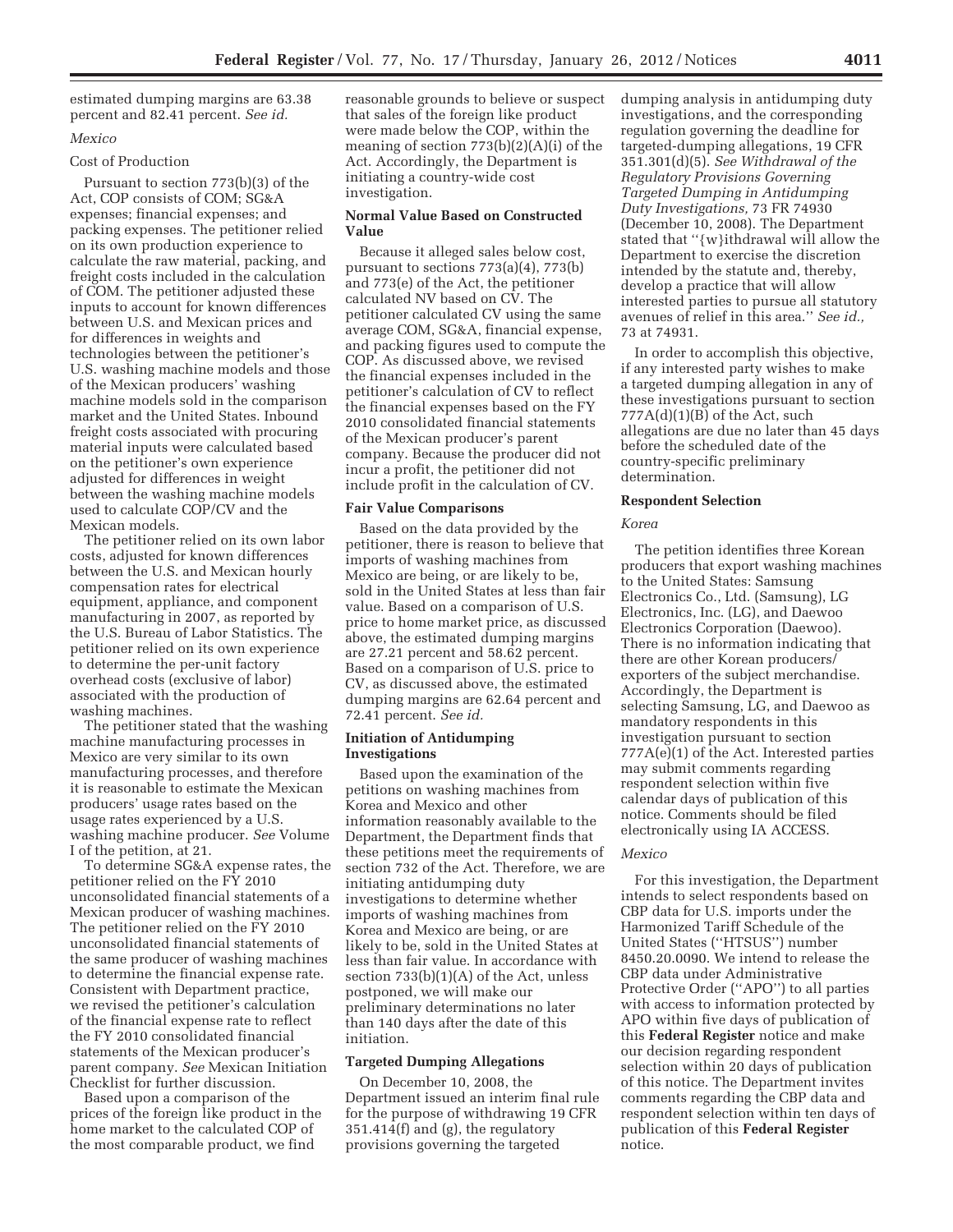Interested parties must submit applications for disclosure under APO in accordance with 19 CFR 351.305. Instructions for filing such applications may be found on the Department's Web site at *http://ia.ita.doc.gov/apo.* 

# **Distribution of Copies of the Petitions**

In accordance with section 732(b)(3)(A) of the Act and 19 CFR 351.202(f), copies of the public version of the petitions and amendments thereto have been provided to the representatives of the Governments of Korea and Mexico. To the extent practicable, we will attempt to provide a copy of the public version of the petitions to each exporter named in the petition, as provided under 19 CFR 351.203(c)(2).

## **ITC Notification**

We have notified the ITC of our initiation, as required by section 732(d) of the Act.

#### **Preliminary Determinations by the ITC**

The ITC will preliminarily determine, within 45 days after the date on which the petitions were filed, whether there is a reasonable indication that imports of washing machines from Korea and Mexico materially injure, or threaten material injury to, a U.S. industry. A negative ITC determination with respect to either country would result in the termination of the investigation with respect to that country; *see* section 703(a)(1) of the Act. Otherwise, these investigations will proceed according to statutory and regulatory time limits.

### **Notification to Interested Parties**

Interested parties must submit applications for disclosure under administrative protective orders in accordance with 19 CFR 351.305. On January 22, 2008, the Department published *Antidumping and Countervailing Duty Proceedings: Documents Submission Procedures; APO Procedures,* 73 FR 3634 (January 22, 2008). Parties wishing to participate in these investigations should ensure that they meet the requirements of these procedures (*e.g.,* the filing of letters of appearance as discussed at 19 CFR 351.103(d)).

Any party submitting factual information in an AD/CVD proceeding must certify to the accuracy and completeness of that information. *See*  section 782(b) of the Act. Parties are hereby reminded that revised certification requirements are in effect for company/government officials as well as their representatives in all segments of any AD/CVD proceedings initiated on or after March 14, 2011. *See* 

*Certification of Factual Information to Import Administration During Antidumping and Countervailing Duty Proceedings: Interim Final Rule,* 76 FR 7491 (February 10, 2011) (*Interim Final Rule*) amending 19 CFR 351.303(g)(1) and (2). The formats for the revised certifications are provided at the end of the *Interim Final Rule.* The Department intends to reject factual submissions in any proceeding segments initiated on or after March 14, 2011, if the submitting party does not comply with the revised certification requirements.

This notice is issued and published pursuant to section 777(i) of the Act and 19 CFR 351.203(c).

Dated: January 19, 2012.

### **Paul Piquado,**

*Assistant Secretary for Import Administration.* 

# **Appendix I—Scope of the Investigations**

The products covered by these investigations are all large residential washers and certain subassemblies thereof from Korea and Mexico.

For purposes of these investigations, the term ''large residential washers'' denotes all automatic clothes washing machines, regardless of the orientation of the rotational axis, with a cabinet width (measured from its widest point) of at least 24.5 inches (62.23 cm) and no more than 32.0 inches (81.28 cm).

Also covered are certain subassemblies used in large residential washers, namely: (1) All assembled cabinets designed for use in large residential washers which incorporate, at a minimum: (a) At least three of the six cabinet surfaces; and (b) a bracket; (2) all assembled tubs 2 designed for use in large residential washers which incorporate, at a minimum: (a) a tub; and (b) a seal; (3) all assembled baskets 3 designed for use in large residential washers which incorporate, at a minimum: (a) A side wrapper;<sup>4</sup> (b) a base; and (c) a drive hub;<sup>5</sup> and (4) any combination of the foregoing subassemblies.

Excluded from the scope are stacked washer-dryers and commercial washers. The term ''stacked washer-dryers'' denotes distinct washing and drying machines that are built on a unitary frame and share a common console that

controls both the washer and the dryer. The term ''commercial washer'' denotes an automatic clothes washing machine designed for the ''pay per use'' market meeting either of the following two definitions:

(1)(a) It contains payment system electronics;6 (b) it is configured with an externally mounted steel frame at least six inches high that is designed to house a coin/token operated payment system (whether or not the actual coin/token operated payment system is installed at the time of importation); (c) it contains a push button user interface with a maximum of six manually selectable wash cycle settings, with no ability of the end user to otherwise modify water temperature, water level, or spin speed for a selected wash cycle setting; and (d) the console containing the user interface is made of steel and is assembled with security fasteners;7 *or* 

(2)(a) It contains payment system electronics; (b) the payment system electronics are enabled (whether or not the payment acceptance device has been installed at the time of importation) such that, in normal operation,<sup>8</sup> the unit cannot begin a wash cycle without first receiving a signal from a *bona fide*  payment acceptance device such as an electronic credit card reader; (c) it contains a push button user interface with a maximum of six manually selectable wash cycle settings, with no ability of the end user to otherwise modify water temperature, water level, or spin speed for a selected wash cycle setting; and (d) the console containing the user interface is made of steel and is assembled with security fasteners.

The products subject to these investigations are currently classifiable under subheading 8450.20.0090 of the Harmonized Tariff System of the United States (HTSUS). Products subject to these investigations may also enter under HTSUS subheadings 8450.11.0040, 8450.11.0080, 8450.90.2000, and 8450.90.6000. Although the HTSUS subheadings are provided for convenience and customs purposes, the written description of the

<sup>2</sup>A ''tub'' is the part of the washer designed to hold water.

<sup>3</sup>A ''basket'' (sometimes referred to as a ''drum'') is the part of the washer designed to hold clothing or other fabrics.

<sup>4</sup>A ''side wrapper'' is the cylindrical part of the basket that actually holds the clothing or other fabrics.

<sup>5</sup>A ''drive hub'' is the hub at the center of the base that bears the load from the motor.

<sup>6</sup> ''Payment system electronics'' denotes a circuit board designed to receive signals from a payment acceptance device and to display payment amount, selected settings, and cycle status. Such electronics also capture cycles and payment history and provide for transmission to a reader.

 $^7\mathrm{A}$  ''security fastener'' is a screw with a nonstandard head that requires a non-standard driver. Examples include those with a pin in the center of the head as a ''center pin reject'' feature to prevent standard Allen wrenches or Torx drivers from working.

<sup>8</sup> ''Normal operation'' refers to the operating mode(s) available to end users (*i.e.,* not a mode designed for testing or repair by a technician).